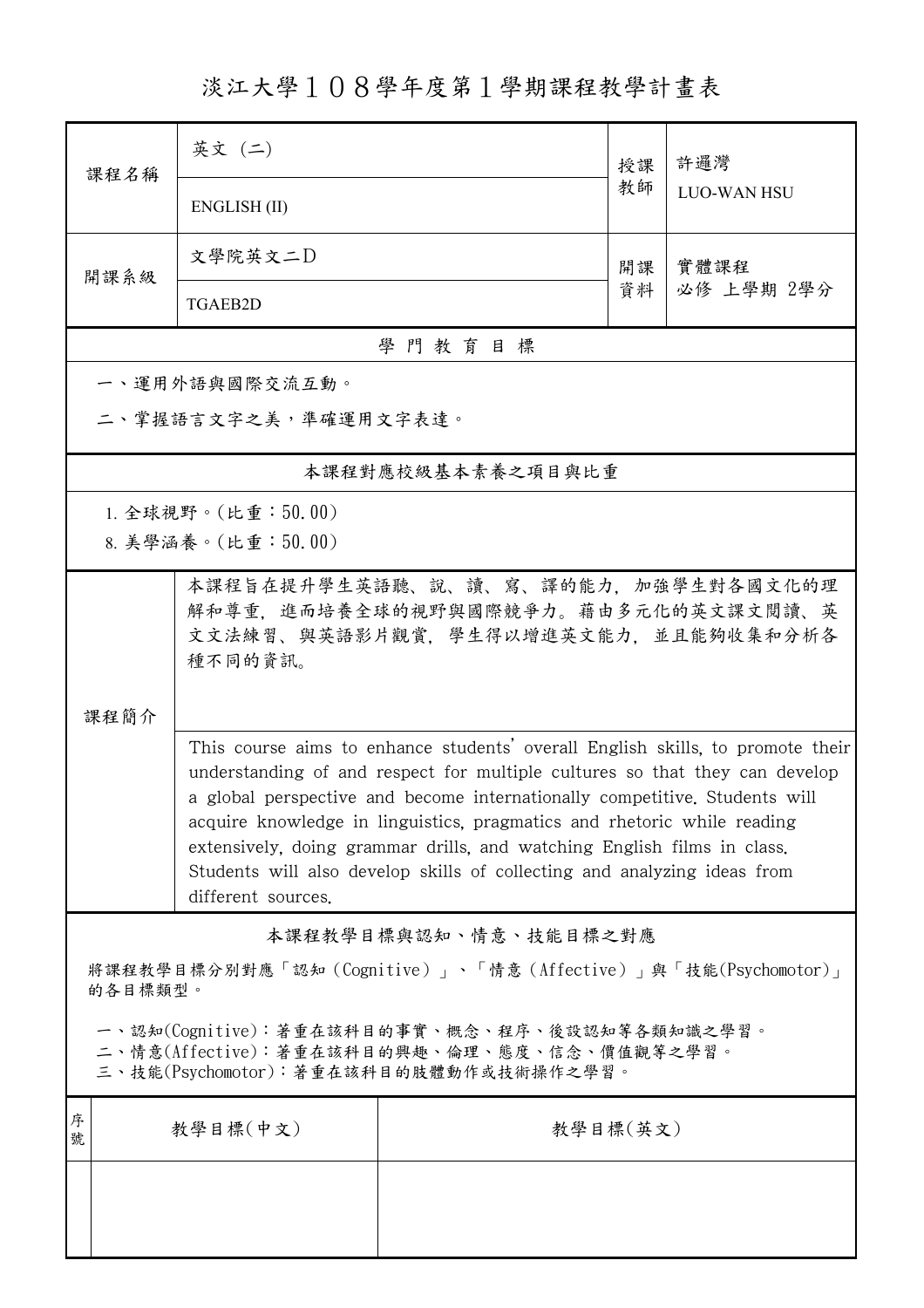|                | 問題或說出感想。                      | 1.運用英語自我介紹、對話,提出<br>2.書寫文法正確且符合邏輯的英文  |                                             | 1. To help students use English to introduce<br>or express opinions. | themselves, carry out a conversation, raise questions,                                                                                               |  |  |  |
|----------------|-------------------------------|---------------------------------------|---------------------------------------------|----------------------------------------------------------------------|------------------------------------------------------------------------------------------------------------------------------------------------------|--|--|--|
|                | 句子。<br>3.理解英文文章的大意、組織與用<br>字。 |                                       |                                             | correct sentences in English.                                        | 2. To teach how to write grammatically and logically<br>3. To help students understand the main idea.<br>organization, and diction of English texts. |  |  |  |
|                | 教學目標之目標類型、核心能力、基本素養教學方法與評量方式  |                                       |                                             |                                                                      |                                                                                                                                                      |  |  |  |
| 序號             | 目標類型                          | 院、系(所)<br>核心能力                        | 校級<br>基本素養                                  | 教學方法                                                                 | 評量方式                                                                                                                                                 |  |  |  |
| $\mathbf{1}$   | 認知                            |                                       | 18                                          | 講述、討論                                                                | 測驗、討論(含課<br>堂、線上)                                                                                                                                    |  |  |  |
|                | 授課進度表                         |                                       |                                             |                                                                      |                                                                                                                                                      |  |  |  |
| 週次             | 日期起訖                          |                                       | 內 容 (Subject/Topics)                        | 備註                                                                   |                                                                                                                                                      |  |  |  |
|                | $108/09/09$ ~<br>108/09/15    |                                       | Orientation, Grammar Drills, Video Activity |                                                                      |                                                                                                                                                      |  |  |  |
| $\overline{2}$ | $108/09/16$ ~<br>108/09/22    | 1.A At Home                           |                                             |                                                                      |                                                                                                                                                      |  |  |  |
| 3              | $108/09/23$ ~<br>108/09/29    | 1.B Public Spaces                     |                                             |                                                                      |                                                                                                                                                      |  |  |  |
| $\overline{4}$ | $108/09/30$ ~<br>108/10/06    | 小考; Grammar Drills and Video Activity |                                             |                                                                      |                                                                                                                                                      |  |  |  |
| 5              | $108/10/07$ ~<br>108/10/13    | 2.A Small Steps                       |                                             |                                                                      |                                                                                                                                                      |  |  |  |
| 6              | $108/10/14$ ~<br>108/10/20    | 2.B Big Changes                       |                                             |                                                                      |                                                                                                                                                      |  |  |  |
|                | $108/10/21$ ~<br>108/10/27    | 小考; Grammar Drills and Video Activity |                                             |                                                                      |                                                                                                                                                      |  |  |  |
|                | $108/10/28$ ~<br>108/11/03    | 3.A Talk to Me                        |                                             |                                                                      |                                                                                                                                                      |  |  |  |
| 9              | $108/11/04$ ~<br>108/11/10    | 3.B The Latest News                   |                                             |                                                                      |                                                                                                                                                      |  |  |  |
| 10             | $108/11/11$ ~<br>108/11/17    | 期中考試週                                 |                                             |                                                                      |                                                                                                                                                      |  |  |  |
| 11             | $108/11/18$ ~<br>108/11/24    | 4.A Appearances                       |                                             |                                                                      |                                                                                                                                                      |  |  |  |
| 12             | $108/11/25$ ~<br>108/12/01    | 4.B Dating                            |                                             |                                                                      |                                                                                                                                                      |  |  |  |
| 13             | $108/12/02$ ~<br>108/12/08    | 小考; Grammar Drills and Video Activity |                                             |                                                                      |                                                                                                                                                      |  |  |  |
| 14             | $108/12/09$ ~<br>108/12/15    | 5.A Mind Your Manners                 |                                             |                                                                      |                                                                                                                                                      |  |  |  |
| 15             | $108/12/16$ ~<br>108/12/22    | 小考; 5.B Adjusting to a New Place      |                                             |                                                                      |                                                                                                                                                      |  |  |  |
| 16             | $108/12/23$ ~<br>108/12/29    | 6.A Success Stories                   |                                             |                                                                      |                                                                                                                                                      |  |  |  |
| 17             | $108/12/30$ ~<br>109/01/05    | 6.B Advertising                       |                                             |                                                                      |                                                                                                                                                      |  |  |  |
|                |                               |                                       |                                             |                                                                      |                                                                                                                                                      |  |  |  |